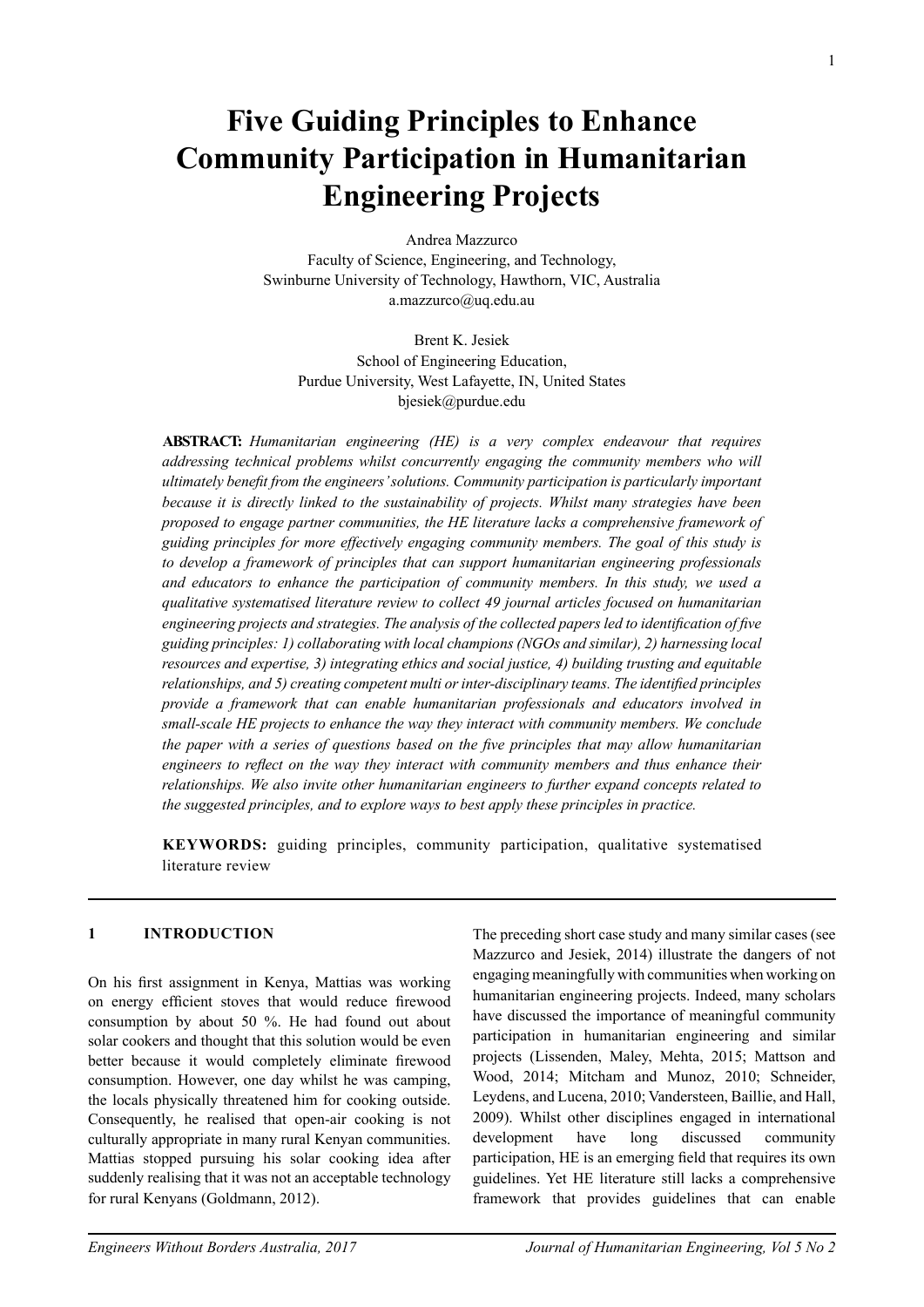humanitarian engineers and educators to engage more effectively with community members. The lack of such a framework might leave issues related to community participation understudied and/or perceived pertinent only to non-engineering disciplines.

To address this gap, we have undertaken a research project with three main goals: 1) identifying principles that can enable meaningful community participation, 2) classifying design methods that allow community members to influence engineered solutions, and 3) investigating the experiences of humanitarian engineers to provide lessons learned and real-life examples of their partnerships with community members (Mazzurco, 2016; Mazzurco & Jesiek, 2017). This paper reports results from the first phase of the research project that aimed to create a framework of principles by integrating findings from the extant HE literature.

#### **2 Project Background**

To identify principles, we undertook a qualitative systematised literature review (Grant and Booth, 2009). Following recommendations by Borrego, Foster and Froyd (2014), the search and selection process was adapted from PRISMA (Liberati et al., 2009) and included four main steps: 1) database search, 2) title screening, 3) abstract screening, and 4) full text appraisal. Then, we analysed the collected papers using a qualitative content analysis approach (Hsieh and Shannon, 2005). Whilst the full details of the process are available elsewhere (Mazzurco, 2016), in the next sections we give a concise overview of the four search and selection process steps (sections 2.1 to 2.4), we discuss issues related to reliability of our process (Section 2.5), and summarise the qualitative content analysis approach used to analyse the papers and develop the final framework (Section 2.6).

#### **2.1 Database Search**

The first author searched for relevant papers in the Compendex and Inspect databases using the Engineering Village search platform. To make sure to include only more contemporary literature, we decide to focus on literature published no earlier than the 1990s. Specifically, we choose 1992 as the starting date because it was when the second Engineers Without Borders (EWB) chapter in Europe was created (the first being in 1982 in France) (Paye, 2010; Canavate & Casasus, 2010). The literature is limited to an end date of August 2015, as this is when the search was conducted. Additionally, we limited the search to the text of titles and abstracts only, and not the whole papers. To ensure a higher quality of collected sources, only peer-reviewed journal papers were included. The first author utilised 47 search strings and obtained 1,448 candidate articles; example search strings included:

"appropriate technology," "humanitarian engineering," and "engineering" and "community development."

## **2.2 Title Screening**

The goal of this step was to eliminate duplicate references and papers that were outside the scope of the project. The first author discarded 314 duplicates. As we were interested only in small-scale humanitarian engineering projects and in particular the social aspects of such projects, we discarded papers that focused on: 1) technologies or technical aspects only, 2) large-scale projects (e.g., from large international development organisations), 3) non-engineering humanitarian projects (e.g., healthcare, resource management, and others), 4) educational research (e.g., curriculum development and effect on students), and 5) natural disasters and emergency relief. In instances where the title was not clear, the first author decided to keep the papers for the abstract screening step. This process led us to exclude 934 papers and retain 200.

### **2.3 Abstract Screening**

The first author read the abstracts of the 200 papers that passed the title screening and again applied the five aforementioned criteria, resulting in another 145 papers to be discarded. At this point, the first author also added 26 papers from the International Journal of Service-Learning in Engineering and the Journal of Humanitarian Engineering that were not indexed in the Compendex database. Consequently, the first author was left with 81 candidate papers for the final step of full-text appraisal.

## **2.4 Full-Text Appraisal**

Finally, the first author read the full text of the remaining 81 papers and discarded those that did not provide any insight regarding interactions between community members and humanitarian engineers. This led us to drop another 32 papers and keep 49 for qualitative content analysis. The final set of papers included both theoretical discussions of humanitarian engineering and numerous case studies situated in a variety of national and cultural contexts.

#### **2.5 Reliability of Selection Process**

To ensure the selection process described above was reliable, at each stage the first author asked two research colleagues to apply the same approach, as suggested in Borrego et al. (2014). First, the first author gave titles of 50 randomly selected papers to the two research colleagues for review and asked them to independently decide whether to keep the papers or discard them based on the aforementioned criteria. Once they finished, the first author calculated Cohen's kappa  $(κ)$  to assess Inter-Rater Reliability (IRR). Cohen's κ between rater 1 and the first author was 0.65 (substantial agreement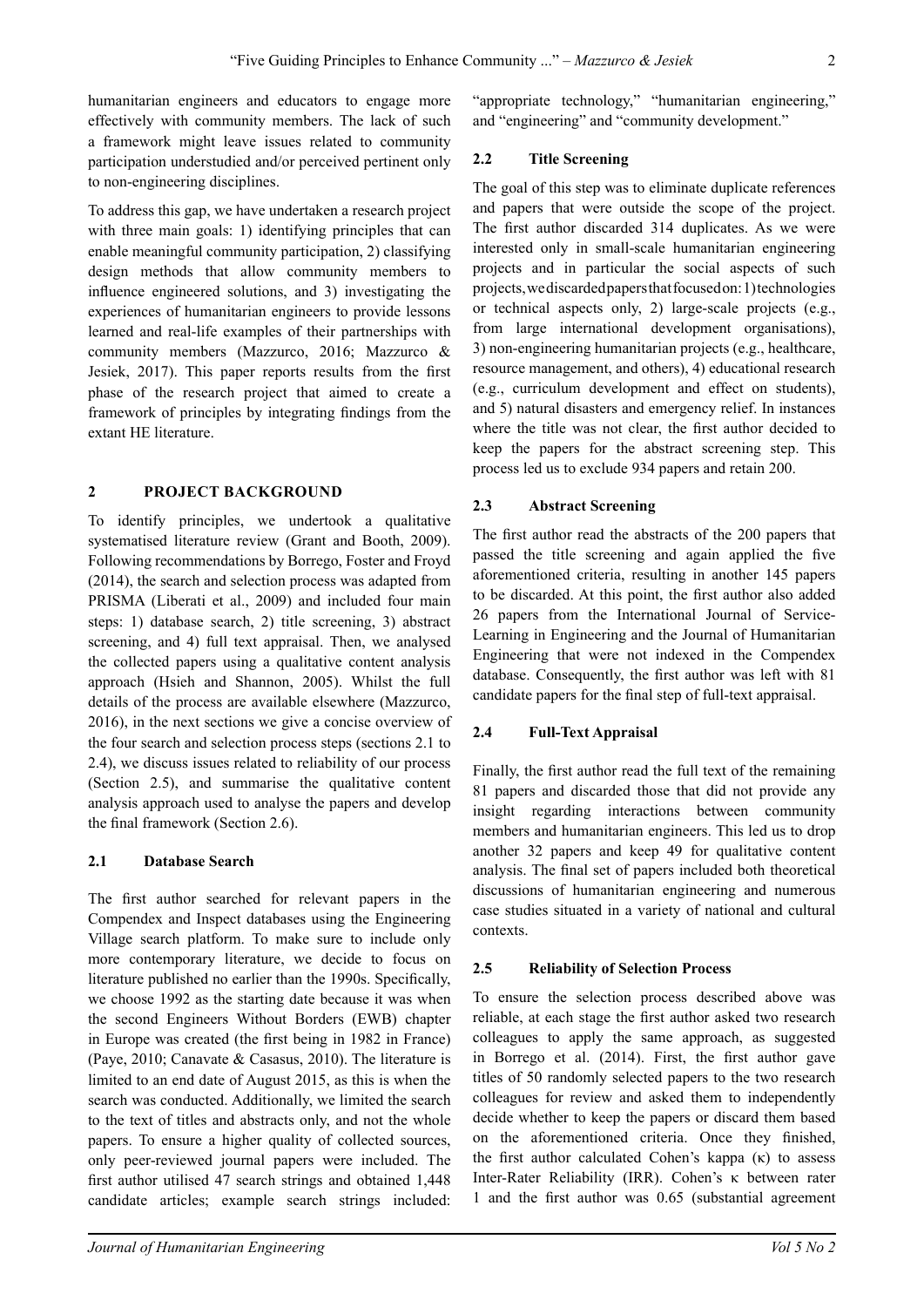based on Landis and Koch (1977)), and 0.79 (substantial agreement) between rater 2 and the first author. The first author met with the two colleagues to discuss disagreement, which then led to further clarification of selection criteria. Second and lastly, the author gave the two colleagues 20 randomly selected abstracts for review. They rated the abstracts independently and sent their results to the first author who again calculated Cohen's κ. The results were Cohen's κ of 0.68 with rater 1 and 0.79 with rater 2 (substantial agreement for both). Again, the first author met with the two raters and discussed disagreements and made further clarifications. This reliability process allowed us to strengthen the trustworthiness of the results. The numbers related to selected/excluded articles at each stage that we reported in the previous sections refer to post-IRR procedures.

### **2.6 Qualitative Content Analysis**

To analyse and synthesise the final collection of 49 papers, we followed an inductive qualitative content analysis approach that Hsieh and Shannon (2005) define as "a research method for the subjective interpretation of the content of text data through the systematic classification process of coding and identifying themes or patterns" (p. 1278). First, we analysed the content of the collected papers and inductively developed an initial codebook comprised of 98 specific codes. We then re-arranged and merged the 98 codes into 14 overarching themes. We used the 14 themes to run a second analysis of the papers and then made further refinements to the themes. Finally, after further iterations, we looked for commonalities amongst the themes and merged them to obtain our framework of five guiding principles. This process also led us to develop an initial classification of design methods, as presented in more detail in related publications (Mazzurco, 2016; Mazzurco & Jesiek, 2017).

## **3 Findings**

All the collected journal papers discussed the importance of community participation in HE or similar projects. They all recognised that lack of community participation has led to project failure, and therefore community participation and buy-in is a critical and essential factor of successful HE and similar projects. For instance, in Garfi and Ferrer-Mati's (2011) project evaluation framework, "community participation and access" is one key criterion to evaluate the effectiveness of a project. Moreover, many papers suggest that involvement of community members in every stage of a project leads to a greater sense of community ownership, which is directly linked with the long-term sustainability of solutions.

Every one of the 49 journal articles also described at least one principle that could guide engineers to facilitate community participation in HE projects. Specifically, we

identified five guiding principles: 1) collaborating with local champions, 2) harnessing local resources and expertise, 3) integrating ethics, human rights, and social justice, 4) building trusting and equitable relationships, and 5) creating multi or inter-disciplinary and competent teams.

## **3.1 Principle 1: Collaborating with local champions**

About half of the papers  $(n = 26)$  mentioned that collaborating with a partner on-the-ground who is committed to both the community and the project, is one of the best ways to make sure that community members are appropriately involved and represented in the projects. A committed local partner can "play an integral role in facilitating communication and a common language and understanding between the parties based on their deeper knowledge of the local culture" (Chisolm et al., 2014). In her analysis of the winning projects from the first five MIT IDEAS Competitions (an annual competition run by the Massachusetts Institute of Technology (MIT) that awards prizes to student teams that have created solutions for underserved communities), Jue (2011) similarly observed that "collaborating with a solid community partner" was one of six factors for the sustainability of any solution. For instance, she found that:

"the technology created through the Innovative Drinking Water Project is still being disseminated by the project's community partner, a scientific nongovernmental organisation, even though the student team leader left the country, and Nepal's political situation prevented new students from coming into the country" (Jue, 2011, p. 26).

Therefore, the committed project partner ensured the long-term success of the technology even if the student team was not able to go back to the country where they initially implemented the solution.

In contrast, Jue (2011) observed that projects that had unstable project partners or no partner were not sustainable and quickly ended. For instance, she shared the example of a student team that developed an automated early warning system that monitored the river and weather conditions in a small region of Honduras. A reason that the project was not successful in the long run was that the team collaborated with an organisation that had internal issues. The internal issue of the project partner led to the resignation of one leader of the partner organisation, who was also the main contact and the champion for the student team. The person who took the place of the project champion was not as committed to the project as the previous leader, and the student team lost the support that was needed to continue the project.

In line with Jue's (2011) suggestion, we found that the authors of the articles have worked and/or suggested collaborating with a wide range of partners. For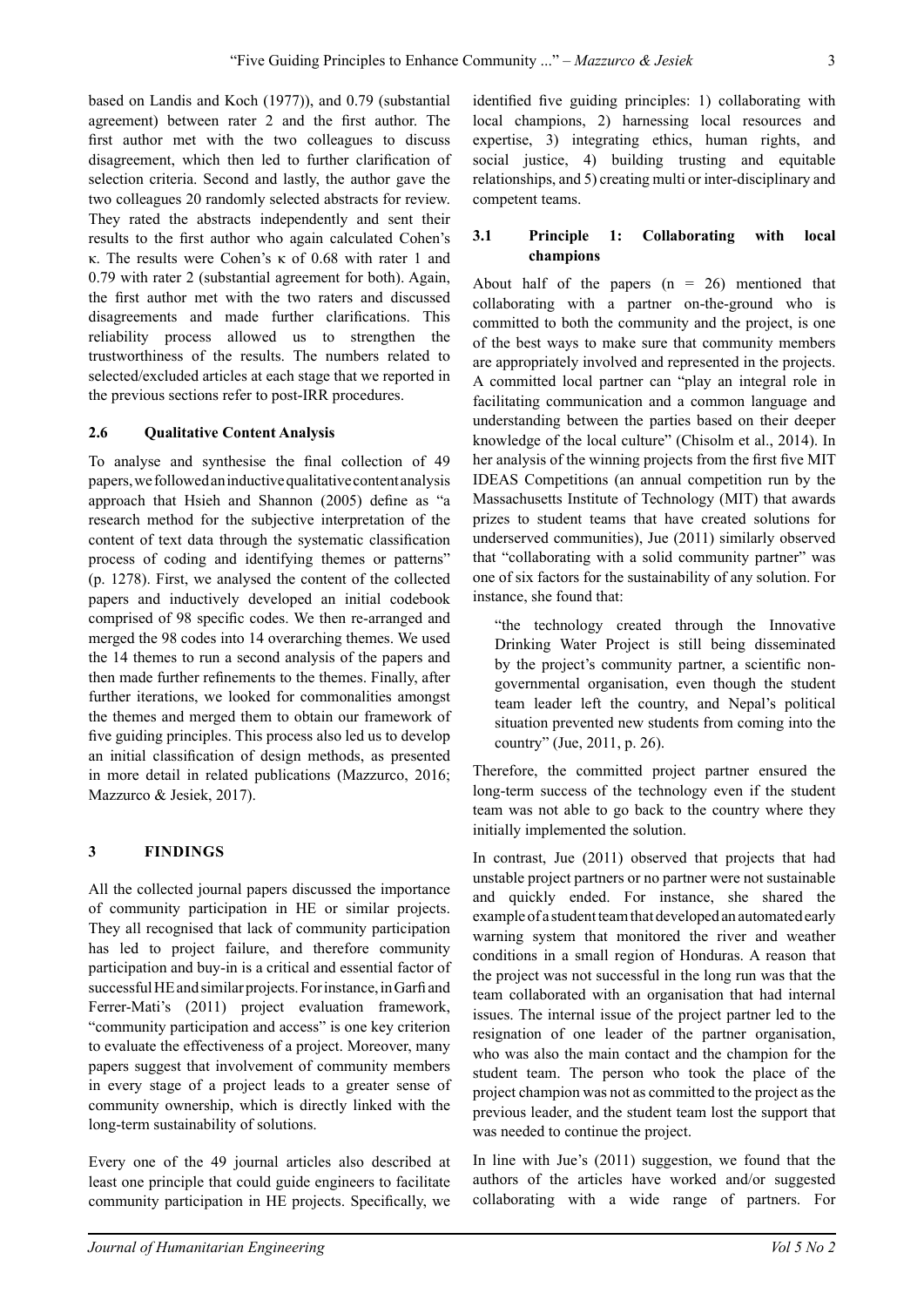instance, Aslam et al. (2014), Barb and Everett (2014), and Osnes (2013) collaborated with Peace Corps Volunteers, who were located in the communities where the projects were undertaken. Many papers also cited local and international non-governmental organisations (NGOs) as prospective partners (Aslam et al., 2013; Bowen & Acciaioli, 2009; Chisolm et al., 2014; Dodson and Bargach, 2015; Ferrer-Marti et al., 2010; Harshfield et al., 2009; Magee et al., 2011; Mattson and Wood, 2014; Third et al., 2009). In addition to NGOs, engineers could collaborate with existing local committees, cooperatives, or governing bodies (Aslam, 2014; Barb and Everett, 2014; de Chastonay et al., 2012; Heil et al., 2010; Marsolek et al., 2012), local universities (Harshfield et al., 2009; Magoon et al., 2010), or individual community members, such as health workers (Barb and Everett, 2014). The key is to find local gatekeepers that can provide access to the community, broker relationships, and support the project whilst the foreign engineers or other professionals are not in the country (Mehta and Mehta, 2011; Parson, 1996; Sianipar et al., 2013).

Sometimes, supporting organisations might also be created in addition to the existing ones. For instance, Ferrer-Mati et al. (2010) facilitated the establishment of a micro-enterprise comprised of community residents to take over operation and maintenance of a small-scale wind generation project for rural electrification in Peru. Similarly, Munoz (2014), with the help of a local social scientist in a small village in Honduras, encouraged the creation of "circles of friends", small groups of local women who got together to embark on small projects, some of which became micro-enterprises. The creation of small groups not only ensures that systems can be maintained, but also helps build local capacity and interdependency in the host community.

# **3.2 Principle 2: Harnessing Local Resources and Expertise**

Another large set of papers  $(n = 34)$  discussed the importance of harnessing the existing natural and human resources available in the community. As Murphy et al. (2009) observe, "a tool made from local materials by local tradesman will likely be more affordable and sustainable than an imported tool from the developed world" (p. 160). To reflect this principle, Garfi and Ferrer-Mati's (2011) decision-making framework for selecting appropriate technology considers the percentage of local materials and resources used in developing technologies as a decisive indicator to assess the potential success and sustainability of a solution. One specific strategy to identify local resources and materials is that of surveying local stores and vendors (Aslam et al., 2014; Barb and Everett, 2014; Magoon et al., 2010; Nieusma and Riley, 2010).

Looking beyond materials, the most important resource of a community is its people. Mattson and Wood (2014) encourage designers to recognise that "resource-poor individuals have valuable expertise in surviving in low resource environments and in understanding local materials and networks" (p. 2). Similarly, McDaniel et al. (2011) observed that the community where they were working did not have extensive financial capital, but was rich with local technical experts, such as bricklayers, carpenters, and other specialised construction workers. It is indeed common that engineers and designers harness such local expertise. For instance, de Chastonay et al. (2012) collaborated closely with rural South African brick makers who "mastered the creation of insulating bricks" (p. 59). Similarly, Hussain and Sanders (2012) worked with a local sculptor to "develop models of feet in clay" of prosthetic legs for underserved Cambodian children. To make sure that local expertise was properly integrated in the project, Ramirez et al. (2011) invited some community members to be part of the design team. Thus, harnessing local expertise and resources is a fundamental guideline to any humanitarian engineering or similar project.

## **3.3 Principle 3: Integrating Ethics and Social Justice**

Many papers  $(n = 21)$  advised that engineers need to consider issues related to ethics and social justice. For instance, engineers need to think about the ethical issues related to doing research with people in developing countries (Hinton et al., 2014). To make sure that they were adhering to proper ethical standards related to research, Aslam et al. (2014), de Chastoney et al. (2012), Harshfield et al. (2009), and Magoon et al. (2010) followed accepted guidelines and protocols for research with human subjects, including by securing appropriate approvals (e.g., via an institutional review board or similar body). This is particularly important because distrust between engineers and communities can be generated when ethical issues are not taken into account (Hinton et al., 2014).

In addition, Amadei et al. (2009) state that engineers are always "bound to a professional code of ethics with regard to behaviour, accountability, quality control and quality assurance, and delivery of projects" (p. 1094). However, professional codes of ethics provide useful, but limited ethical guidelines (Leydens and Lucena, 2014). To be able to collaborate fully and effectively with community members, engineers need to consider social justice issues (Vandersteen et al., 2009). With social justice as the aim, some papers suggested addressing the effect of root causes and structural conditions of problems in communities (Amadei et al., 2009; Leydens and Lucena, 2014; Nieusma and Riley, 2010; Parson, 1996), such as "economic, cultural, or other conditions that enable or constrain community aspirations" (Leydens & Lucena, 2014, p. 9). Others also recognised the importance of mitigating power differentials between engineers and community members (Hinton et al., 2014; Leydens and Lucena, 2014; Murphy et al., 2009; Nieusma and Riley, 2010), respecting human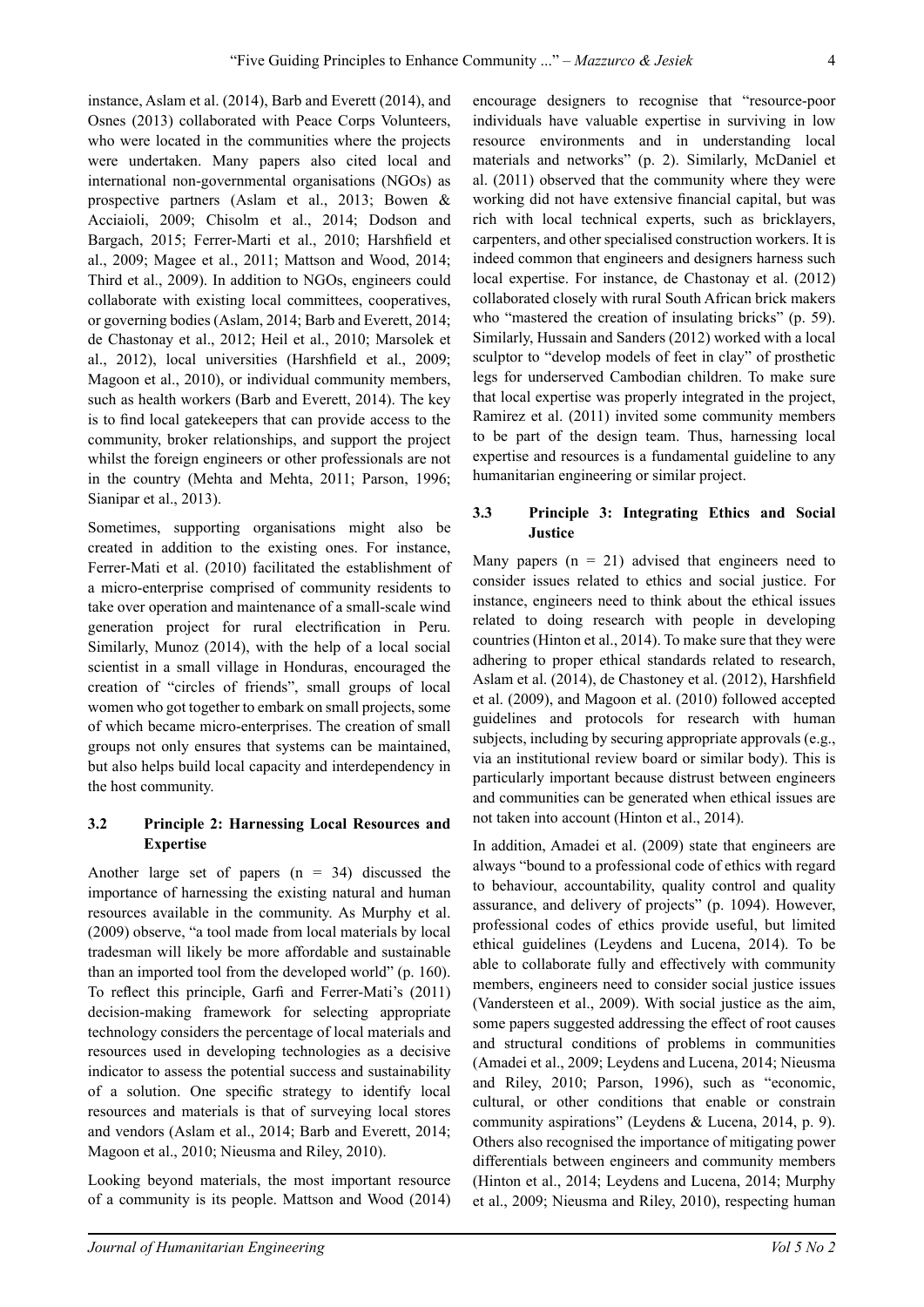rights (Byars et al., 2009; Bowen and Acciaioli, 2015), increasing opportunities, mitigating imposed risks and harms, and enhancing human capabilities (Leydens and Lucena, 2014).

Most important to the social justice literature is the concept of power and how power differentials might prevent equitable collaborations between engineers and community members. There is therefore a need to shift power relations, for example, by having humanitarian engineers genuinely take on the roles of learners and recognise their limited knowledge of many aspects of the community, before actually attempting to solve any existing problem (Nieusma and Riley, 2010). Another way to break traditional power relationships is to follow a rights-based approach, which "recognises individuals as actors in their own development instead of viewing them as victims" (Byars et al., 2009, p. 2714). In summary, in order to meaningfully collaborate with community members, engineers need to follow approved research protocols, follow ethical guidelines, and take measures to shift the power dynamic to a more equal level.

### **3.4 Principle 4: Building Trusting Relationships**

A number of papers  $(n = 16)$  discussed the importance of building trusting relationships. This fourth principle is directly related to the previous one as "acting ethically at all times and avoiding decisions that lead to distrust and suspicion" (Hinton et al., 2014, p. 125) is a fundamental factor in promoting trusting relationships between engineers and community members. However, ethical decision-making is not the only factor that contributes to trust. Maintaining equitable relationships that ensure an appropriate distribution of contributions of money, energy, and time amongst all people involved in a project is often associated with higher levels of trust (Aslam et al., 2014; Hinton et al., 2014; Mehta and Mehta, 2011). Other factors that foster trusted relationships include open communication, respect, reciprocity, and transparency (Aslam et al., 2014; Aslam et al., 2013; Chisolm et al., 2014; de Chastonay et al., 2012). Trust appears to be directly related to the time that engineers spend with community members, although it is not clear what minimum time is necessary and what kind of activities may best foster trust (Garff et al., 2013; Hinton et al., 2014; Leydens and Lucena, 2014; Munoz, 2014). Whilst building trust seems to be a very important principle for successful HE projects, the literature we retrieved is limited on this topic and further research is needed to understand more deeply the dynamics of trust.

## **3.5 Principle 5: Creating competent multi or inter-disciplinary teams**

Just under half of the papers  $(n = 22)$  reported on the importance of having diverse team members that can contribute to the technical and social aspects of HE and similar projects (Jue, 2011; Leydens and Lucena, 2009), by utilising relevant competencies. This is because the nature of the problems addressed in these projects "requires knowledge, skills, and sensitivity in social, political, technical, ecological, and economic factors" (Mattson and Wood, 2014, p. 6). Teams should include members from multiple disciplines, including "sociologists, economists, anthropologists, public health experts" (Amadei et al., 2010, p. 6). For instance, in Dodson and Barbach's (2015) fog water harvesting project in rural Morocco, social scientists played a key role in conducting robust household surveys of water usage, whilst Magoon et al. (2010) relied on a local anthropologist to involve the community in their water supply and treatment project in rural Belize. In summary, engineers and engineering students are strongly advised to deploy "models that successfully blur disciplinary boundaries and decentre engineering as the key expertise in addressing development problems" (Nieusma and Riley, 2010, p. 57).

Furthermore, many articles propose that team members of any HE project must possess fundamental competencies, including appropriate mindsets, cross-cultural skills, and listening skills. Amongst necessary mindsets, Aslam et al. (2014) and Vandersteen et al. (2009) state that a humble mindset and a sense of humility may lead engineers to embrace more cooperative approaches to HE. Byars et al. (2009), Hussain et al. (2012), and Schneider et al. (2008) recognise that the beliefs that engineers hold about underserved communities can hinder or enhance community participation. For instance, Byars et al. (2009) explain that by taking a rights-based approach, engineers will be able to see underserved communities as "actors in their own development instead of viewing them as victims" (p. 2714) who are waiting to be saved by foreigners. In order to develop such a belief about others, engineers also need to acquire high degrees of empathy (Hinton et al., 2014; Leydens and Lucena, 2014; Mattson and Wood, 2014). Specifically, Schneider et al. (2008) suggest that empathy is "crucial to re-envisioning a community not exclusively through the lens of what it lacks, but through its multiple social, cultural, and other assets and capacities, and most of all its own dreams and aspirations" (p. 47).

Competencies such as having a humble mindset, empathy, and unbiased beliefs regarding other people's knowledge, skills, desires, and motivations, are traits that focus on others. However, a few papers also discuss how a focus on self may further promote better interactions with partner communities and especially mitigate power differentials. In order to do so, engineers need to develop a deep awareness of their own pre-existing understandings, assumptions, and unconscious biases as shaped by their own background and prior experiences (Aslam et al., 2014; Hinton et al., 2014; Hussain et al., 2012; Leydens and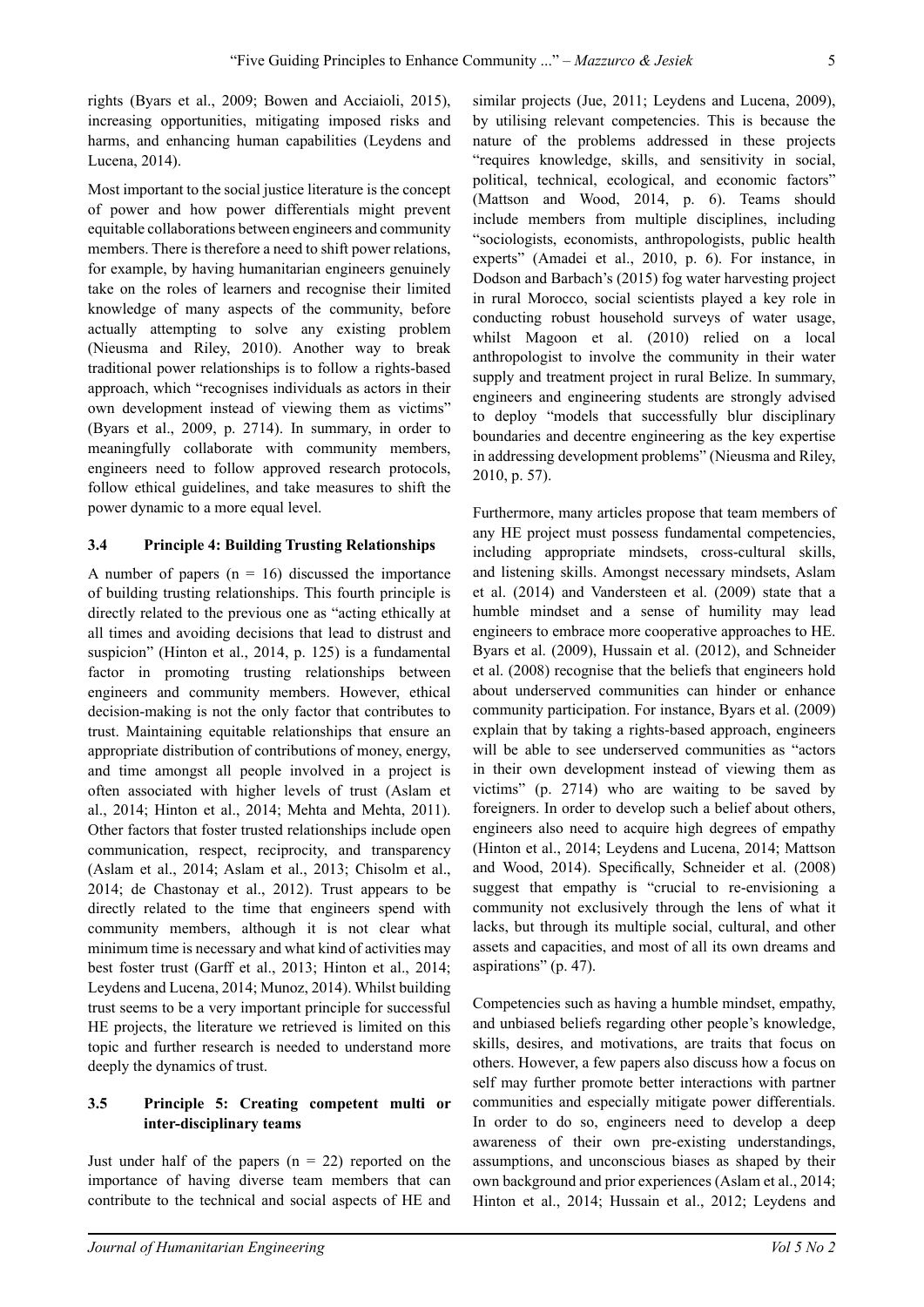Lucena, 2014; Niesuma and Riley, 2010; Parson, 1996). White (1997) calls this trait "critical self-awareness," which requires that engineers examine and adapt their behaviour both when interacting with community members and when making any decision independently.

Whilst possessing the proper mindset and high levels of critical self-awareness, it is also important to remember that differences in culture, language, and values can affect how engineers collaborate with community members (Avrai et al., 2012; Chisolm et al., 2014; Harshfield et al., 2009; Hussain and Sanders, 2012). For instance, in a project focused on developing prosthetic legs for disadvantaged Cambodian children, Hussain et al. (2012) describe how they changed the way they asked questions to children due to local Buddhist beliefs:

"[A]ccording to Buddhist beliefs, one should never show ingratitude. Consequently, we had to rephrase some questions so that the children would not be worried about criticising. Instead of asking the children what they did not like about the prototypes, for example, we asked them what they really liked about them and what they liked a little less" (p. 99)

Therefore, engineers need to be able to understand how the local beliefs and values may shape interactions and adapt their behaviour to navigate such differences (Garff et al., 2013). Failing to do so could lead to misunderstandings and other harmful consequences.

Finally, Leydens and Lucena (2009) position contextual listening as a key ability for humanitarian engineers. It is important to distinguish contextual listening from basic listening, the latter referring to "hearing or paying attention to the verbal and nonverbal messages of any speaker" and "is framed as a dyadic process of speaking (output) and hearing or receiving information (input)" (Lucena et al., 2010 p. 124). In contrast, contextual listening is a complex, multidimensional, and integrated process where "information such as cost, weight, technical specs, desirable functions, and timeline acquires meaning only when the context of the person(s) making the requirements (their history, political agendas, desires, forms of knowledge, etc.) is fully understood" (Lucena et al., 2010, p. 125). Contextual listening is viewed as so important by Leydens and Lucena (2014) that they include it as a criterion to achieve social justice in HE work.

In summary, humanitarian engineers should seek collaborations with non-technical experts and strive to continually develop high levels of humility, empathy, and critical self-awareness as well as a keen ability to navigate cross-cultural differences and contextual listening skills.

#### **4 Conclusion and Recommendations**

In this paper, we report results from a qualitative content analysis of 49 papers that led to the development of a framework consisting of five principles that can guide humanitarian engineering projects. The proper application of the five guiding principles has the potential to enhance the interactions between humanitarian engineers and community members, and thereby increase the probability that HE projects will be successful and sustainable. Based on the five principles, we recommend that HE professionals and educators reflect on the following questions when planning and executing any HE project:

- 1. Questions related to Principle 1 (local champion):
	- a. What is your relationship with your local champion? Could it be improved?
	- b. How are you supporting your champion to build local capacity?
- 2. Questions related to Principle 2 (local resources and expertise):
	- a. What resources are available locally?
	- b. What skills do locals already have?
	- c. How could you build upon the local expertise rather than bringing external expertise?
- 3. Questions related to Principle 3 (ethics and social justice):
	- a. To what extent have you considered ethical issues related to collecting any kind of data from the community?
	- b. To what extent are you following established professional codes of ethics or other ethical frameworks in every aspect of your project?
	- c. How are you mitigating power differentials and creating equitable relationships between you and the community members?
	- d. To what extent are you identifying and a ddressing structural conditions that may give rise to community needs?
- 4. Questions related to Principle 4 (trusted relationship)
	- a. How are you going to create trust between you and the community members?
	- b. To what extent are you offering and maintaining open communication channels?
	- c. How are you ensuring transparency and reciprocity in your interactions with the community?
- 5. Questions related to Principle 5 (creating multi or interdisciplinary and competent teams)
	- a. Have you consulted social science and other non-engineering experts such as anthropologists,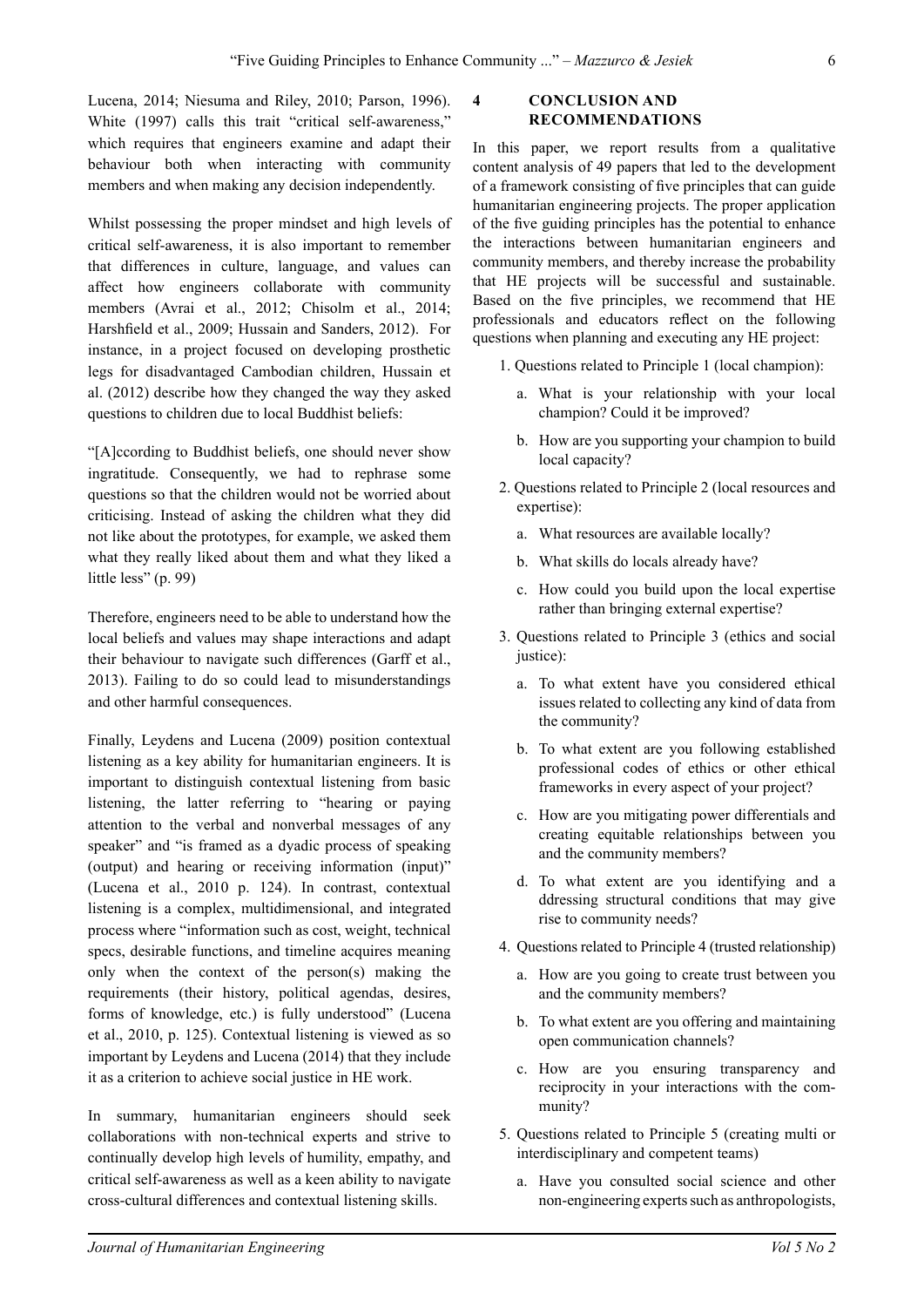healthcare professionals, social workers, and/ or others?

- b. How diverse is your team and how could you increase its diversity?
- c. To what extent does your team possess the competencies (humility, self-awareness, cross-cultural, listening skills, etc.) needed to effectively engage with community members?

The above questions do not have easy answers, but it is important that humanitarian engineers keep them in mind when working on HE projects. Resources to answer such questions can be found in the literature cited in this paper, but we also urge other scholars to further investigate how these guiding principles can be applied and what other principles should be followed. It is also worth noting that traditional engineering degrees do not integrate development of the competencies discussed in Section 3.5. Therefore, we strongly suggest that humanitarian engineers seek alternative training venues to make sure that they develop the needed competencies to engage effectively with community members, including, for instance, new degrees or certificates in humanitarian engineering, short online courses and workshops.

## **5 LIMITATIONS AND FUTURE WORK**

We close by acknowledging a few limitations of this study that in turn suggest some areas of opportunity for future work. First, to maintain feasibility of the scope of the study, the literature search was limited to two databases (Compendex and Inspec) with an engineering focus. Therefore, future research could investigate how participation is discussed and studied in other non-engineering disciplines that might be relevant to humanitarian engineering. Second, as our intended audience are university students and educators or professionals working on EWB-type projects, the literature review was limited to small-scale engineering projects and the findings might not be transferrable to larger engineering projects. Future research should explore principles of participation in large-scale projects and compare these findings with smaller-scale projects. Finally, in this research project we looked at participation with a broad lens, and did not address what optimal community participation would look like and how the aforementioned principles may support it. Future work should collect more evidence to understand what levels of community participation are optimal. This line of research should also focus on critical perspectives, including, for instance, discussion of potential participation thresholds (e.g., Mark and Davis, 2012) and the assumption of communities as homogenous social entities (e.g., Guijt and Shah, 1998).

### **6 ACKNOWLEDGEMENTS**

We would like to acknowledge the members of the Global Engineering Education Collaboratory (GEEC) research group at Purdue University, along with Professors Robin Adams, Jon Leydens, Alice Pawley, and Carla Zoltowski, for their support of this research study. We also would like to thank the authors of the papers we collected, without which this study would not have been possible. Special thanks also to the two anonymous reviewers and the associated editors that helped us improve the quality of this manuscript.

# **7 REFERENCES**

Amadei, B, Sandekian, R, & Thomas, E 2009, 'A model for sustainable humanitarian engineering projects', *Sustainability*, vol. 1, no. 4, pp. 1087-1105.

Avrai, J, & Post, K 2012, 'Risk management in a developing country context: Improving decisions about point-of-use water treatment among the rural poor in Africa', *Risk analysis,* vol. 32, no. 1, pp. 67-80.

Aslam, A, Navarro, I, Wen, A, & Hassett, M 2014, 'Stuck in cement: Breaking from conventional mindsets in student-led service learning partnerships', I*nternational Journal for Service Learning in Engineering,* vol. 9, no. 1, pp. 135-149.

Aslam, A, Pearson-Beck, M, Boots, R, Mayton, H, Link, S, & Elzey, D 2013, 'Effective community listening: A case study on photovoice in rural Nicaragua', *International Journal for Service Learning in Engineering,* vol. 8, no. 1, pp. 36-47.

Barb, K, & Everett, JW 2014, 'Clean water for La Ceiba, El Salvador – Household biosand filters', *International Journal for Service Learning in Engineering*, vol. 9, no. 1, pp. 40-63.

Byars, P, Woodrow, M, & Antizar-Ladislao, B 2009, 'Integrated method in international development for water solutions using the rights-based approach', Water Science & Technology, vol. 60, no. 10, pp. 2713-2720.

Borrego, M, Foster, MJ & Froyd, JE 2014, 'Systematic literature reviews in engineering education and other developing interdisciplinary fields', *Journal of Engineering Education,* vol. 103, no. 1, pp. 45–76.

Bowen, J, & Acciaioli, G 2009, 'Improving the success of "bottom-up" development work by acknowledging the dynamics among stakeholders: A case study from an Engineers Without Borders water supply project in Tenganan, Indonesia', *Water Science & Technology,* vol. 60, no. 10, pp. 279-287.

Canavate, J, & Casasus, JM 2010, 'Humanitarian engineering in Spain: Ingenieros sin frontieras', I*EEE Technology and Society Magazine*, vol. 29, no. 1, pp. 12-19.

Chisolm, R, Gall, ET, Read, R, & Salas, FR 2014, 'Lessons from a student-led development project in Peru: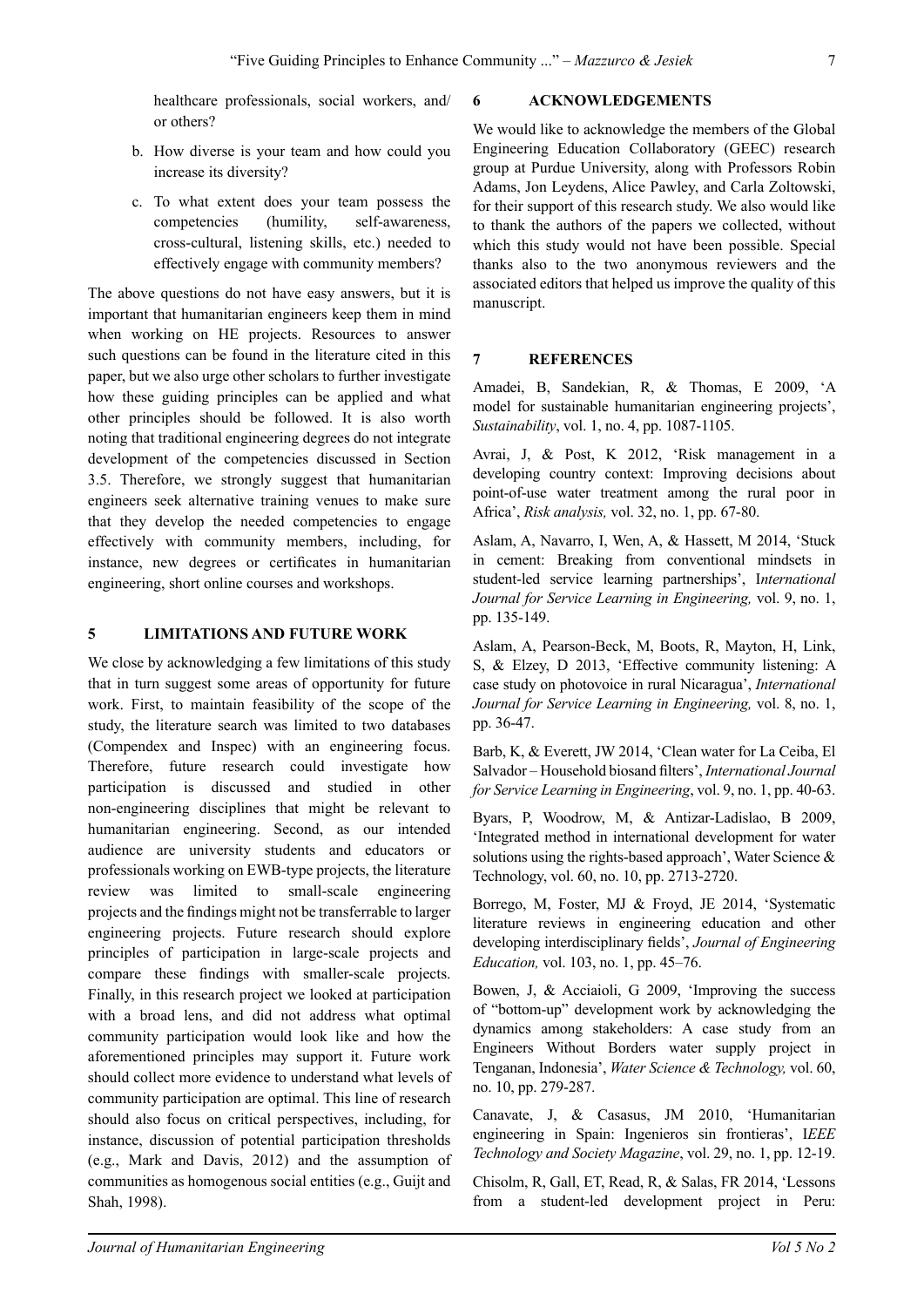Aligning technical and educational perspectives', *International Journal for Service Learning in Engineering,* Special Edition, pp. 525-539.

de Chastonay, A, Soni, S, Bugas, M, & Swap, R 2012, 'Community Driven Development of Rocket Stoves in Rural South Africa' *International Journal for Service Learning in Engineering*, vol. 7, no. 2, pp. 49-68.

Dodson, LL, & Bargach, J 2015, 'Harvesting fresh water from fog in rural Morocco: research and impact Dar Si Hmad's Fogwater Project in Aït Baamrane', *Procedia Engineering*, vol. 107, pp. 186 – 193.

Ferrer-Martì, L, Garwood, A, Chiroque, J, Escobar, R, Coello, J, & Castro, M 2010, 'A community small-scale wind generation project in Peru', *Wing Engineering,* vol. 34, no. 3, pp. 277-288.

Garff, P, Dahlin, E, Ward, C, & Lewis, R 2013, 'Analysis of integrated engineering and social science approaches for projects in developing communities', *International Journal for Service Learning in Engineering,* Special Edition, pp. 137–150.

Garfì, M, & Ferrer-Martì, L 2011, 'Decision-making criteria and indicators for water and sanitation projects in developing countries', *Water Science & Technology,* vol. 64, no. 1, pp. 83-101.

Goldmann, M 2012, F*ailure to understand the local context in Admitting Failure Reading Room*, Engineers Without Borders Canada, viewed 05 December 2016, [http://](http://www.admittingfailure.com/failure/mattias-goldmann/) [www.admittingfailure.com/failure/mattias-goldmann/](http://www.admittingfailure.com/failure/mattias-goldmann/)

Grant, MJ, & Booth, A 2009, 'A typology of reviews: An analysis of 14 review types and associated methodologies', *Health Information Library Journal*, vol. 26, no. 2, pp. 91- 108.

Guijt, I, & Shah, MK (eds.), 1998, *The Myth of Community: Gender Issues in Participatory Development,*  Intermediate Technology Publications, London.

Harshfield, E, Jemec, A, Makhado, O, & Ramarumo, E 2009, 'Water purification in rural South Africa: Ethical analysis and reflections on collaborative community engagement projects in engineering', *International Journal for Service Learning in Engineering*, vol. 4, no. 1, pp. 1-14.

Heil, E, Nengwenani, D, Raedani, A, Gutierrez, V, Nthambeleni, G, Mathoma, K, Brown-Glazner, R, & Swap, R 2010, 'Student-led, community driven improvement of the drinking supply in a rural village in South Africa', *International Journal for Service Learning in Engineering,*  vol. 5, no. 1, pp. 94-110.

Hinton, A, Ortbal, K, & Mehta, K 2014, 'The praxis of grassroots diplomacy for social entrepreneurship', *International Journal for Service Learning in Engineering,* vol. 9, no. 2, pp. 116-134.

Hsieh, H-F, & Shannon, SE 2005, 'Three approaches to qualitative content analysis', *Qualitative Health Research,* vol. 15, no. 9, pp. 1277-1288.

Hussain, S 2010, 'Empowering marginalised children in developing countries through participatory design processes', *CoDesign,* vol. 6, no. 2, pp. 99-117.

Hussain, S, Sanders, EB–N, & Steinert, M 2012, 'Participatory design with marginalised people in developing countries: Challenges and opportunities experienced in a field study in Cambodia', *International Journal of Design,* vol. 6, no. 2, 91-109.

Jue, D 2011, 'Improving the long-term sustainability of service-learning projects: Six lessons learned from early MIT ideas competition winners', *International Journal for Service Learning in Engineering*, vol. 6, no. 2, pp. 19-29.

Landis, JR, & Koch, GG 1977, 'The measurement of observer agreement for categorical data', *Biometrics,* vol. 33, no. 1, pp. 159–174.

Leydens, JA, & Lucena, JC 2009, 'Listening as a missing dimension in engineering education: Implications for sustainable community development efforts', *IEEE transactions on professional communication,* vol. 52, no. 4, pp. 359-376.

Leydens, JA, & Lucena, JC 2014, 'Social justice: A missing, unelaborated dimension in humanitarian engineering and learning through service', *International Journal of Service Learning in Engineering*, vol. 9, no. 2, pp. 1-28.

Liberati, A, Altman, DG, Tetzlaff, J, Mulrow, C, Gotzsche, PC, Ioannidis, JP, Moher, D 2009, 'The PRISMA statement for reporting systematic reviews and meta-analyses of studies that evaluate healthcare interventions: Explanation and elaboration', *BMJ (Clinical Research Education),* vol. 339.

Lissenden, J, Maley, S, Mehta, K 2015, 'An era of appropriate technology: Evolutions, oversights, and opportunities', *Journal of Humanitarian Engineering,* vol. 3, no. 1., pp. 24-35.

Magee, A, Macdonald, R, Johnson, P, Johnson, PW, & Todd, B. 2011, 'Safe water evaluations in the Peruvian amazon' *International Journal for Service Learning in Engineering,* vol. 6, no. 1, pp. 104-117.

Magoon, C, Villars, K, Evans, J, Hickey, B, Sayre, A, Tutino, C, & Swap, RJ 2010, 'Water supply and treatment design in rural Belize: A participatory approach to engineering action research' *International Journal for Service Learning in Engineering,* vol. 5, no. 1, pp. 47-63.

Marks, SJ, & Davis, J, 2012, 'Does User Participation Lead to Sense of Ownership for Rural Water Systems? Evidence from Kenya' *World Development*, vol. 40, no. 8, 1569–1576.

Marsolek, MD, Cummings, PK, Alcantara, JT, Wayne, M, Quinter, LF, Vallejos, C, Jackels, C F, Jackels, SC 2012, 'Wastewater treatment for a coffee processing mill in Nicaragua: A service-learning design project' *International Journal for Service Learning in Engineering,* vol. 7, no. 1, pp. 69-92.